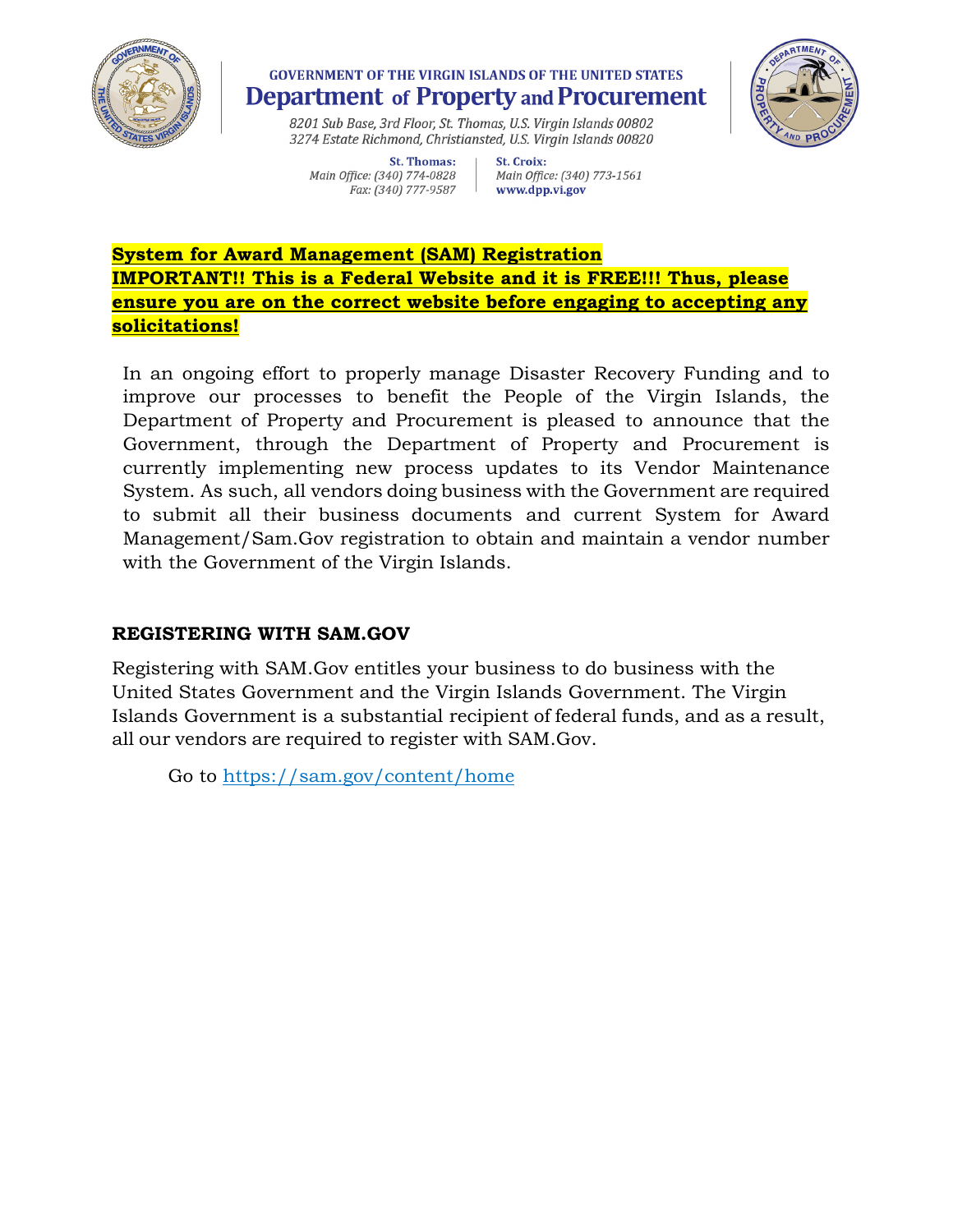

- $\triangleright$  Select "Ok" in the green box
- $\triangleright$  Select "Sign In" in the Right-hand corner
- $\triangleright$  Select "Accept" in the green box
- Click Create New Account (will need an email address and strong password)
- $\triangleright$  Once email has been entered, select default language preference, check box to accept login.gov "Rules of Use" and click "Submit". An email link will be sent to email address to confirm/validate email
- Click On Link
- $\triangleright$  Create strong password
- $\triangleright$  Select an authentication method setup (preferably use the Text Message method)
- $\triangleright$  Enter preferred phone number you will use to have the security codes sent
- Select "Agree and Continue"
- $\triangleright$  Complete Your Profile (Enter first and last name and business phone (optional) and select "Submit"
- Request Role Scree is Optional, scroll down …. Select "Skip & Finish"
- Click on "Get Started" for new registration or "Renew/Update" for current registrants in the Entity Management Box
- Review Registration Overview and click on "Get Unique Entity ID

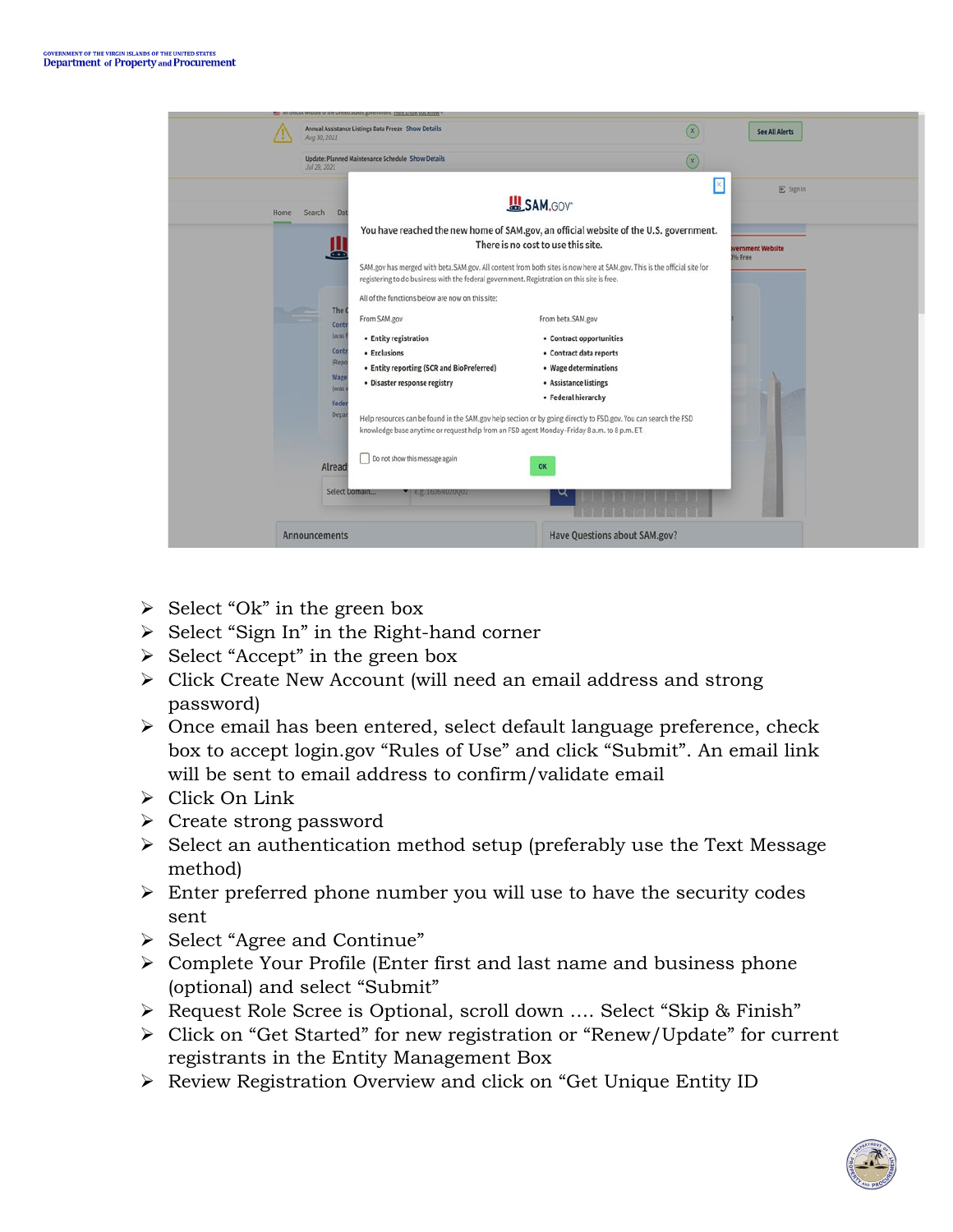- Enter Entity Information to include, Legal Business Name. Physical Address. Once completed, select next
- $\triangleright$  A Search will be completed to find a match on the information that was previously entered.
- "Validate Entity Information Screen will appear showing what you entered, and the matches that were found. If none of the matches are your entity, and you are unable to find a match, you will select "Create Incident" to contact the Federal Service Desk (FSD.gov) for assistance.
- $\triangleright$  You will provide supporting documents to prove your current, correct business information. The following are the list of acceptable documents: Attach documentation to verify your:

 Legal business name Physical address Date of incorporation U.S. state of incorporation (U.S. entities only) National identifier (non-U.S. entities only)

- $\triangleright$  Once you have uploaded the attachments, you can provide additional detail in the comment box that may help customer service correct your information.
- $\triangleright$  Select Submit
- $\triangleright$  You will receive confirmation that your incident was create, and an email from General Services Administration Federal (eg. INC-GSAFSD000000- Incident Created)
- Once you receive and email stating "Your Incident has been resolved, you will proceed with your registration.
- $\triangleright$  Once signed in Click "get Stared once again
- Enter Entity Information to include, Legal Business Name. Physical Address. Once completed, select Next
- $\triangleright$  A Search will be completed to find a match on the information that was previously entered.
- $\triangleright$  A list of matches will appear, select the correct match for you entity and select Next
- Review Information needed and click on "Continue Registration"
- $\triangleright$  Select the type of Entity you are registering (usually "Business or Organization")
- $\triangleright$  Select "" why you are registering your entity to do business with the US Government?"
- Click Next
- Confirm Purpose of Registration and Click Next
- Completed "Core Data" as follows: